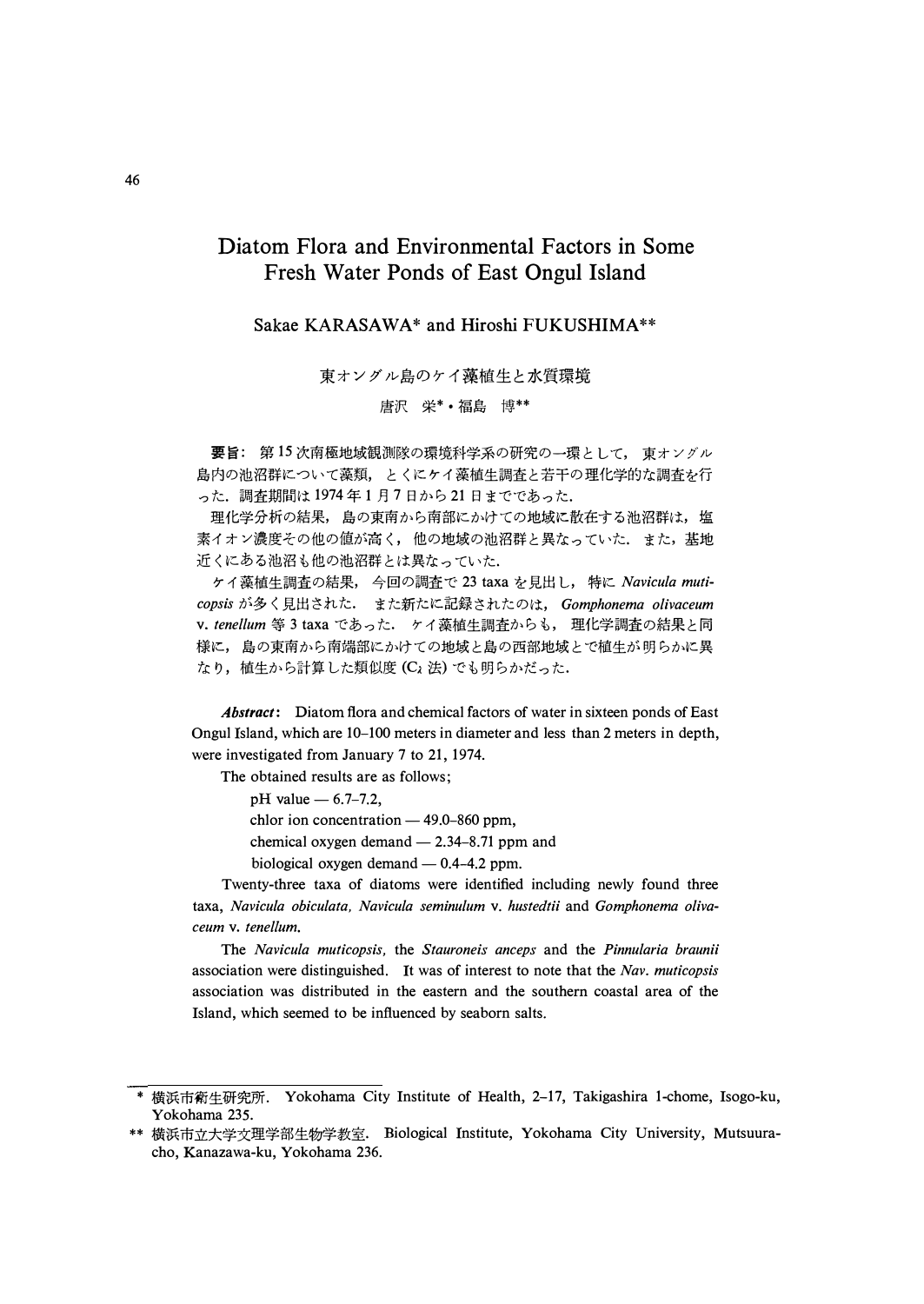### 1. Introduction

Taxonomical studies of the diatoms in East Ongul Island were made by AKIYAMA (1967), FUKUSHIMA (1959a, 1959b, 1961, 1967), FUKUSHIMA *et al.* (1973, 1975), **HIRANO**  (1959, 1961) and NEGORO (1961). The diatom flora of the soil in this Island was reported by AKIYAMA (1968). However, the data on the relationship between diatom flora and chemical factors of pond water were not sufficient. Therefore, the present report deals with the relation between diatom flora and chemical factors of pond water.

The field works were carried out by one of the authors, KARASAWA, who participated in the summer party of the 15th Japanese Antarctic Research Expedition (1973- 1974) and the taxonomical examinations of diatoms were done by both FUKUSHIMA and **KARASAWA.** 

#### 2. Methods

A sampling station was selected in each of sixteen ponds (Fig. 1). Almost all of the ponds in East Ongul Island were 10-100 meters in diameter and less than 2 meters in depth.



*Fig. 1. Sketch map of East Ongul Island showing sampling stations.* 

Air temperature, water temperature and pH were measured *in situ.* The pH was determined colorimetrically. The chemical analysis of pond water was carried out in a laboratory of Syowa Station. Chemical analyses were done according to the procedures suggested by the Standard Method of Analysis for Hygienic Chemists (Pharmaceutical Society of Japan 1973).

Four stones which settled on the bottom of 30-50 cm in depth were collected from an area about 100 cm<sup>2</sup>. The epilithic algae was brushed out from a  $5 \times 5$  cm quadrat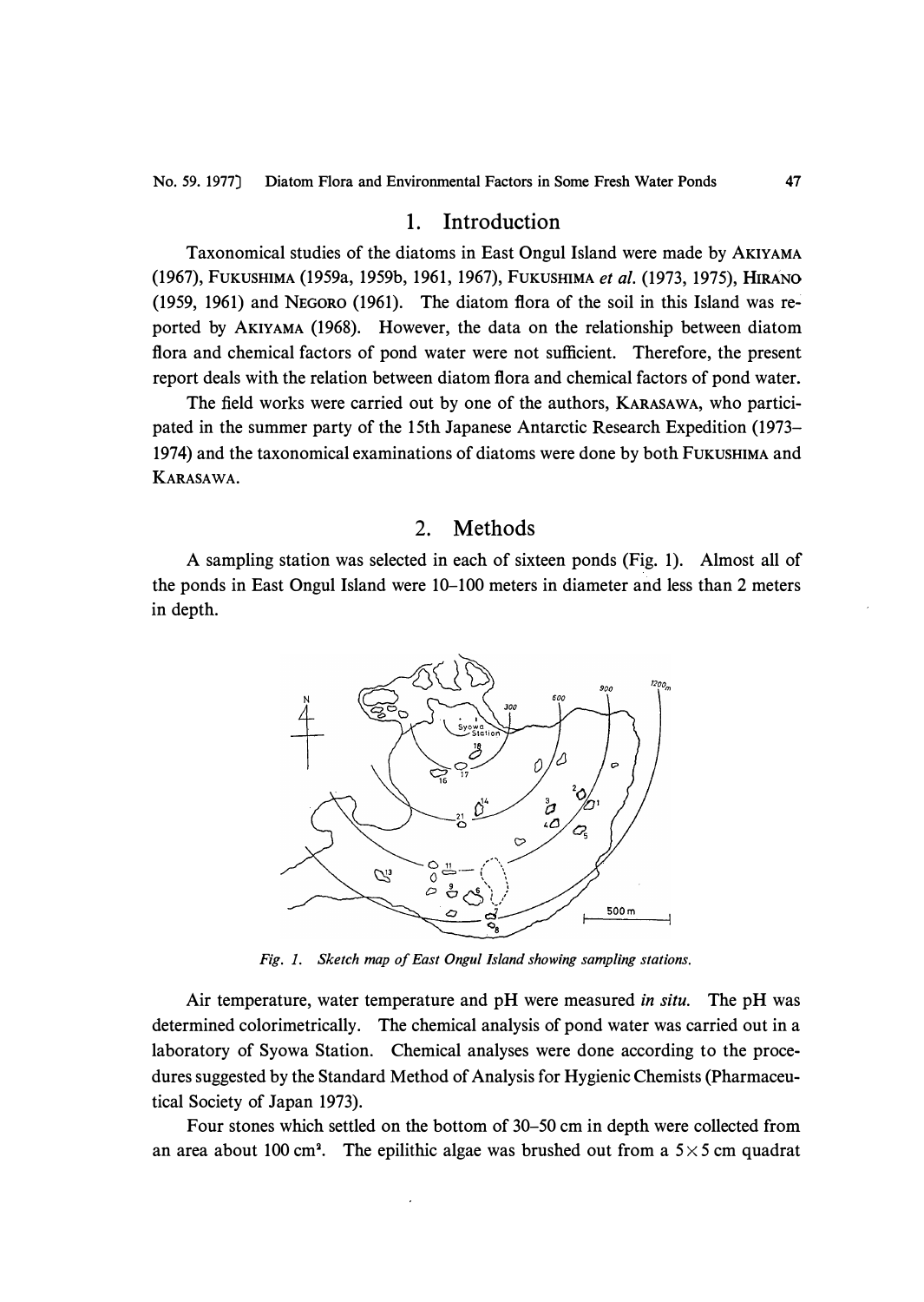*set on the upper surface of four stones. The volume of algae was measured after settling for 24 hours in precipitation tubes. Then the algae was preserved for counting of cells. The sub-samples collected from the area adjacent to the quadrat were used for the identification of diatom species.* 

The relative abundance of diatom species was examined and the similarity of the *flora was compared by*  $C<sub>2</sub>$  *value according to MORISITA (1959).* 

## 3. Results

The physical and chemical factors of pond water were shown in Table 1. While *air temperature was between 0.8 and 6.0* ° *C, pond water was warmed by solar radiation*  and the water temperature was higher than the air temperature in almost case. At St. *14, it was 17.0* °*C at 17: 30 on January 18, 1974.* 

| <b>Station</b>           | Time                      | Air<br>temp.<br>$({}^{\circ}C)$ | Water<br>temp.<br>$(^{\circ}C)$ | pH  | DO.<br>(ppm) | DO.<br>$\binom{9}{0}$ | KMnO <sub>4</sub><br>(ppm) | <b>BOD</b><br>(ppm) | $Cl^-$<br>(ppm) |
|--------------------------|---------------------------|---------------------------------|---------------------------------|-----|--------------|-----------------------|----------------------------|---------------------|-----------------|
| 1                        | Jan. 15 10:00             | 3.1                             | 11.0                            |     | 11.9         | 112.5                 | 6.65                       | 0.8                 | 860             |
| $\overline{2}$           | 10:30<br>$\boldsymbol{r}$ | 2.2                             | 9.8                             |     | 11.8         | 108.2                 | 3.76                       | 2.2                 | 134             |
| 3                        | Jan. 16 08:00             | 0.8                             | 4.0                             | 7.0 | 11.5         | 91.0                  | 5.08                       | 1.8                 | 514             |
| 4                        | 09:30<br>$\boldsymbol{n}$ | 4.0                             | 6.8                             | 6.6 | 11.0         | 93.7                  | 7.04                       | 2.5                 | 112             |
| 5                        | 11:00<br>$\boldsymbol{n}$ | 5.0                             | 6.5                             | 6.7 | 12.0         | 101.0                 | 3.16                       | 1.5                 | 108             |
| 6                        | 13:00<br>$\boldsymbol{n}$ | 6.0                             | 9.0                             | 7.0 | 12.0         | 107.4                 | 6.00                       | 2.7                 | 117             |
| $\overline{\mathcal{L}}$ | Jan. 18 09:00             | 4.0                             | 11.2                            | 6.7 | 11.8         | 110.7                 | 4.01                       | 0.4                 | 110             |
| 8                        | 10:00<br>$\boldsymbol{n}$ | 5.8                             | 12.0                            | 7.2 | 13.5         | 130.0                 | 5.78                       | 4.2                 | 400             |
| 9                        | 14:30<br>$\mathbf{r}$     | 5.0                             | 11.0                            | 6.6 | 11.9         | 111.7                 | 3.03                       | 1.7                 | 117             |
| 11                       | 16:15<br>$\boldsymbol{n}$ | 6.0                             | 10.8                            | 6.8 | 12.5         | 117.3                 | 2.34                       | 2.1                 | 96.3            |
| 13                       | 15:15<br>$\boldsymbol{n}$ | 3.5                             | 11.8                            | 6.7 | 11.1         | 106.5                 | 2.84                       | 0.6                 | 89.9            |
| 14                       | 17:30<br>$\mathbf r$      | 4.5                             | 17.0                            | 4.6 | 9.8          | 104.8                 | 8.71                       | 0.7                 | 178             |
| 16                       | Jan. 21 10:30             | 2.8                             | 5.0                             | 6.8 | 14.0         | 113.3                 | 4.10                       | 3.0                 | 84.2            |
| 17                       | 09:45<br>$\boldsymbol{n}$ | 3.8                             | 7.1                             | 6.4 | 12.8         | 109.1                 | 3.16                       | 2.8                 | 105             |
| 18                       | 09:00<br>$\boldsymbol{n}$ | 4.0                             | 3.8                             | 6.2 | 13.9         | 109.5                 | 2.84                       | 2.7                 | 49.0            |
| 21                       | 19:00<br>$\boldsymbol{n}$ | 4.5                             | 16.9                            | 7.3 | 10.0         | 170.2                 | 7.23                       | 1.0                 | 420             |
|                          |                           |                                 |                                 |     |              |                       |                            |                     |                 |

*Table 1. Physico-chemical properties of each sampling station.* 

*The pH value was between 6.2 and 7.3 at 13 ponds except for St. 14, where it was 4.6. It was observed that the bottom mud of this pond was soft and covered with white substances.* 

*Chlor ion concentration was high as pointed out by previous workers. It was 860 ppm at St. 1, 514 ppm at St. 3 and 400 ppm at St. 8. In general, the saline ponds were distributed in the eastern and the southern coastal area of the Island (Fig. 1 and Table 1). One of the authors,* **KARASAWA** *and his co-workers recognized high chlor*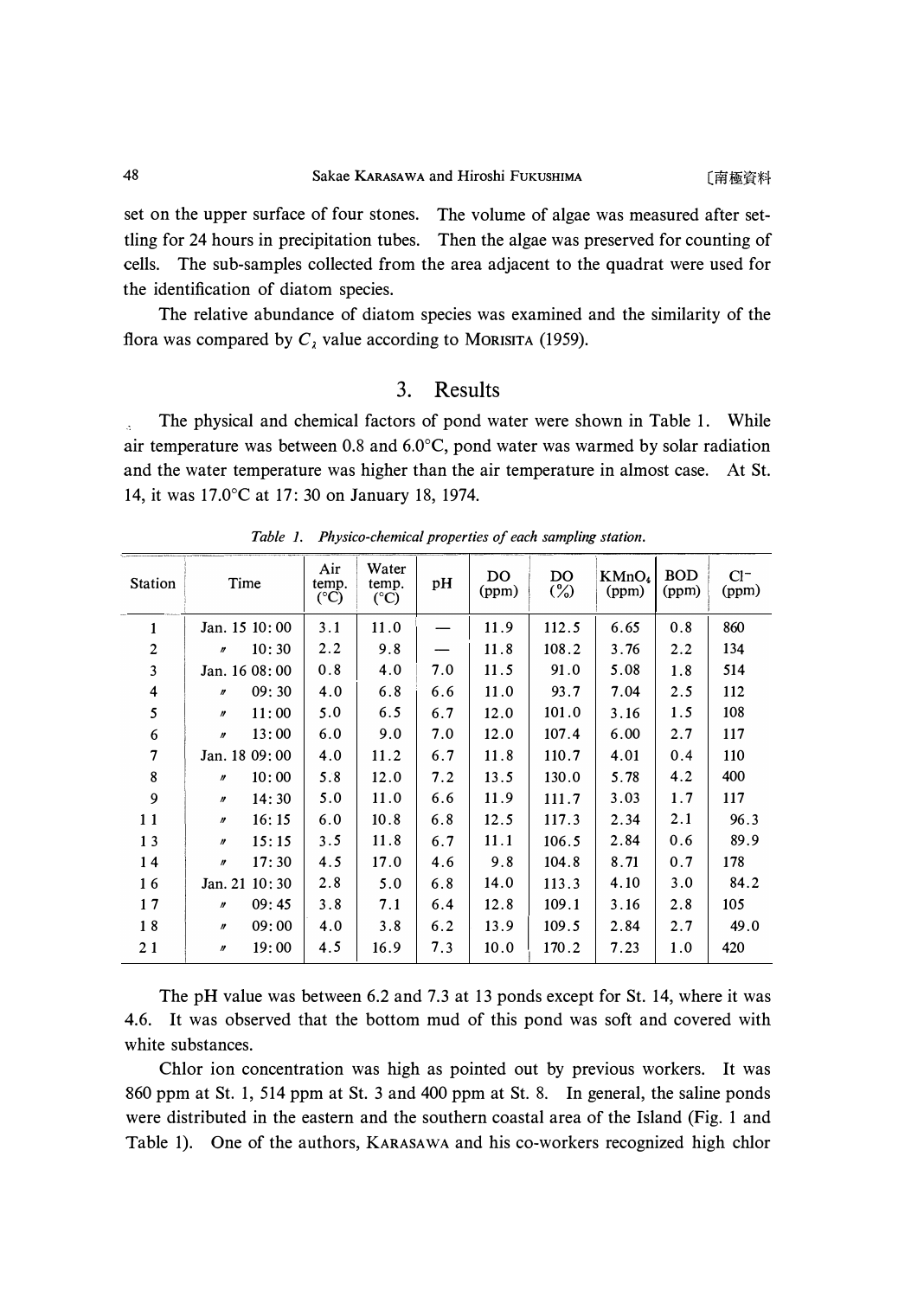ion concentration in the soil of the same areas of the Island **(KARASAWA** *et al.,* 1977). It seems that high chlorinity in both soil and pond water depends on the seaborn salt.

Dissolved oxygen concentration (DO) was between 10.0 ppm and 14.0 ppm except for 9.8 ppm at St. 14. The saturation percentage of dissolved oxygen exceeded 100 per cent except for St. 3 and St. 4, where it was 91.0 per cent and 93.7 per cent, respectively.

Values of the chemical oxygen demand (COD) varied from pond to pond. The COD value was 2.34 ppm at St. 11 and 8.71 ppm at St. 14. Generally, the high COD value was detected from the saline ponds of the eastern part and the southern part of the Island. Therefore, high COD value in these ponds may be caused by not only organic substances but also chlor ion.

Biochemical oxygen demand (BOD) ranged from 0.4 ppm to 4.2 ppm. Higher BOD value than 2.5 ppm was found at Sts. 4, 6, 8, 16, 17 and 18. Among them, at St. 6 and St. 8, south polar skuas ( *Chatharacta maccormicki)* were often seen, and Sts. 16, 17 and 18 were situated near the Station buildings.

The settled volume of epilithic algae varied from 0.6 ml/100 cm<sup>2</sup> to 9.3 ml/100 cm<sup>2</sup> (Fig. 2). High value of the settled volume of algae were found at Sts. 1, 6, 8 and 11,



*Fig. 2. Volume of epilithic algae at each sampling station (ml/JOO cm<sup>2</sup> ).* 

where the volume of blue-green algae was superior to that of diatoms. Especially, at St. 6, large masses of blue-green algae scattered along the shoreline of the pond. The south polar skua was seen at St. 1 as well as Sts. 6 and 8. Therefore, it is considered that the high volume of epilithic algae depends on the eutrophication by the south polar skuas.

As shown in Fig. 3, except for Sts. 7, 13 and 16, number of diatom cells exceeded 40 cells/mm<sup>2</sup> • Although 11 taxa of diatoms were observed at St. 7, cells were scanty. At St. 13, blue-green algae, *Oscillatoria* and *Chrocooccus* dominated the epilithic associa-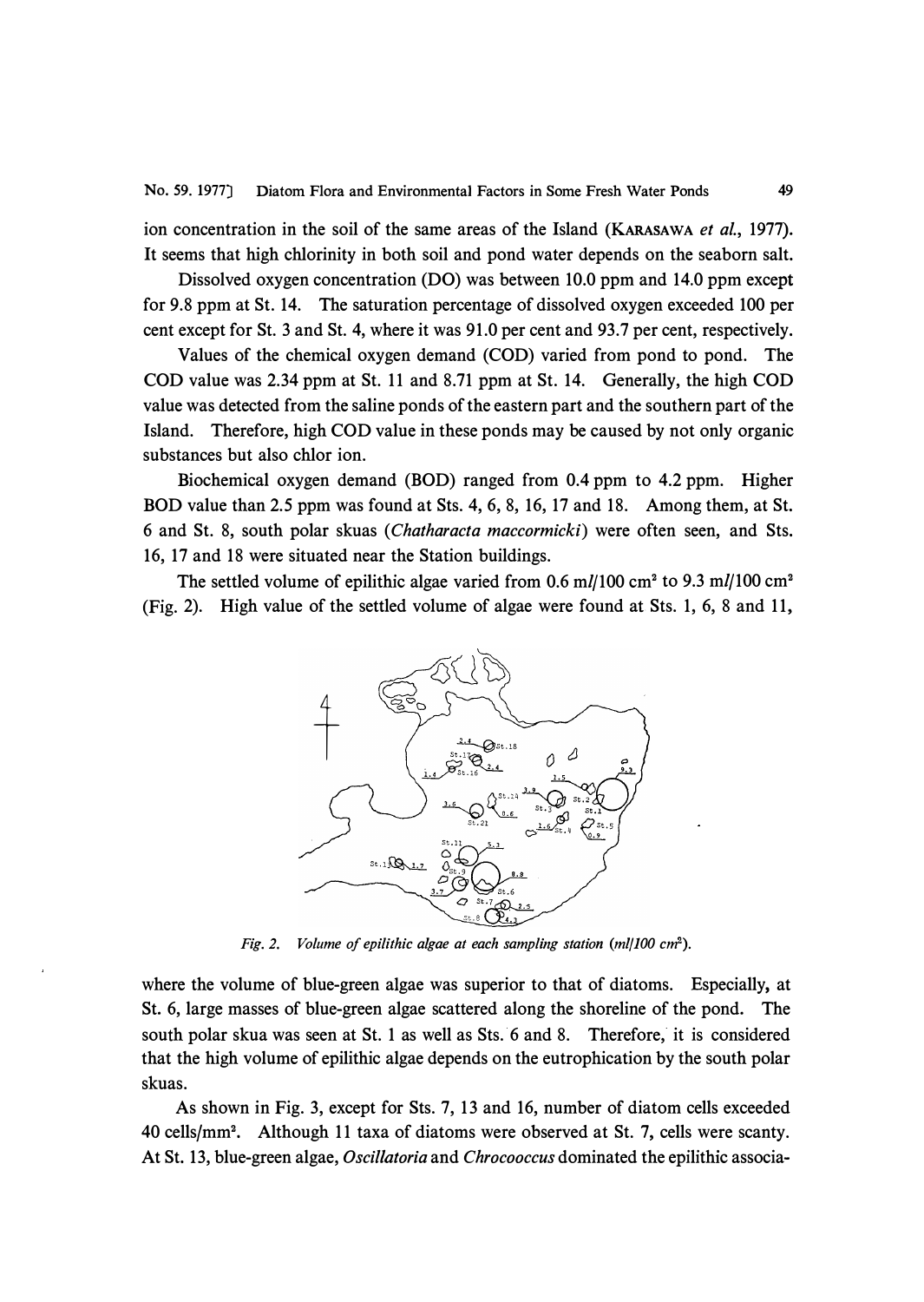

Fig. 3. Number of individual epilithic diatoms at each sampling station (cells/mm<sup>2</sup>).

*tion, which was poor. The shortage of diatom cells at St. 16, where sand had been collected for the construction of the Station building, was thought to be caused by the disturbance of the bottom sand and stones.* 

*Twenty-three taxa of diatoms were found in the present work which were the followings;* 

| Achnanthes brevipes v. intermedia | Navicula viridula v. capitata |
|-----------------------------------|-------------------------------|
| Achnanthes lanceolata             | Navicula sp. 1                |
| <i>Achnanthes</i> sp.             | Navicula sp. 2                |
| Cymbella sp.                      | Navicula sp. 3                |
| Gomphonema angustatum             | Nitzschia dissipata           |
| Gomphonema olivaceum v. tenellum  | Nitzschia dubia v. australis  |
| Gomphonema sp.                    | Nitzschia palea               |
| Hantzschia amphioxys              | Nitzschia acicularis          |
| Navicula gregaria                 | Pinnularia braunii            |
| Navicula muticopsis               | Pinnularia borealis           |
| Navicula orbiculata               | Stauroneis anceps             |
| Navicula seminulum v. hustedtii   |                               |

*Among them, Navicula orbiculata, Navicula seminulum v. hustedtii and Gomphonema olivaceum v. tenellum are newly found in the present investigation but the other twenty taxa had been reported by previous workers from the Island.* 

*In order to compare the species composition of associations, the percentage of each constituent species to total cells in a given sample was calculated, and the relative abundance of the species in the association was compared each other. However, only remarkable species are illustrated in Fig. 4 (a) to 4 (c).* 

*Nav. muticopsis appeared in all ponds and dominated the association of Sts. 1, 2, 3, 4, 5, 6, 8, 18 and 21, among which Sts. 1, 2, 3, 4, and 5 were distributed in the eastern part of the Island.* Sts. 6 and 8 were distributed in the southern part. They were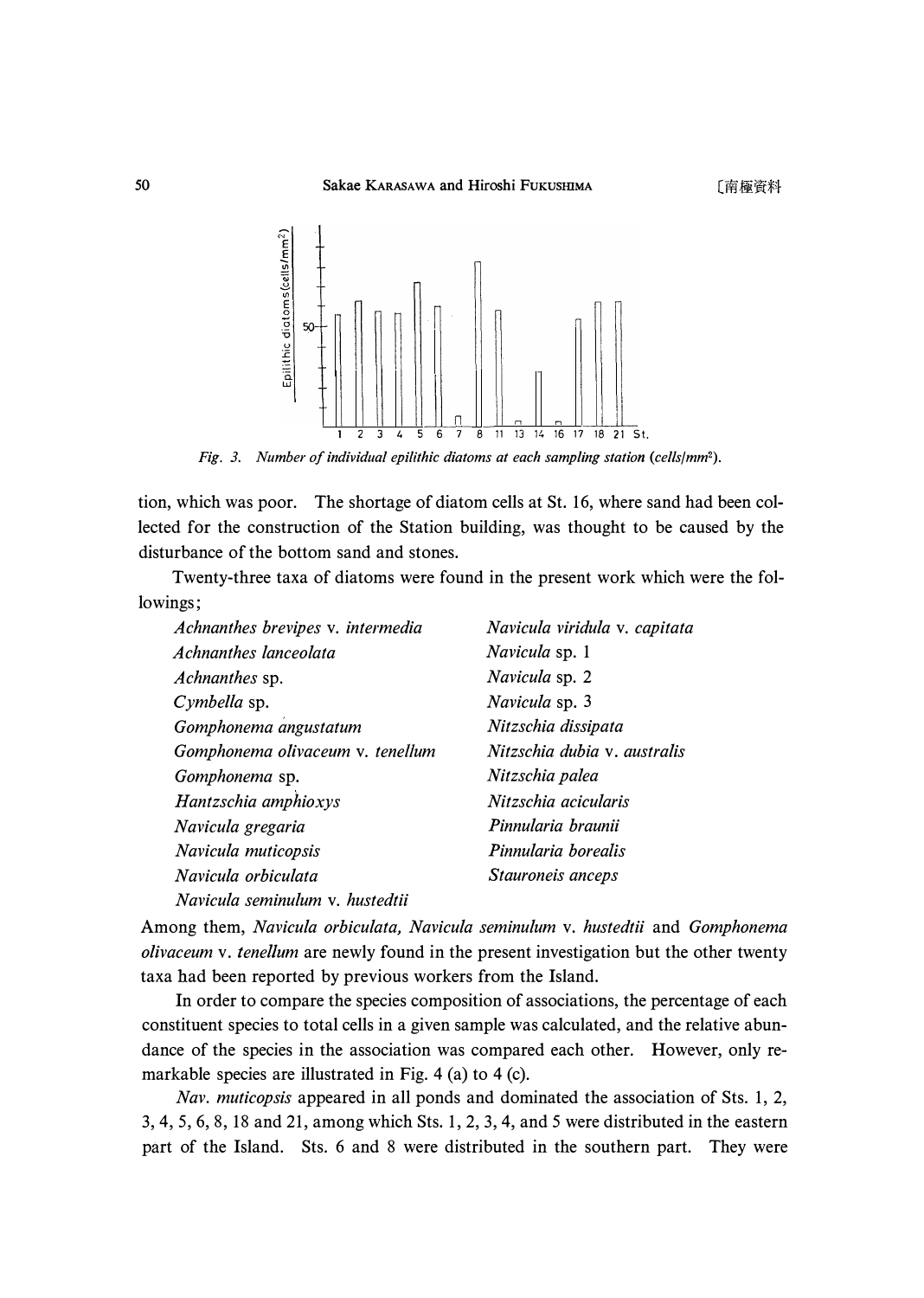

eutrophicated and Achnanthes brevipes v. intermedia occurred characteristically. St. 21 was situated in the central part of the Island but this pond was saline (Table 1). St. 18 was located in the northern part and was dominated by Nav. muticopsis in spite of its low chlor ion concentration. Sts. 11 and 14 were characterized by Stauroneis anceps and St. 17 was dominated by *Pinnularia braunii*. At Sts. 13 and 16 no major species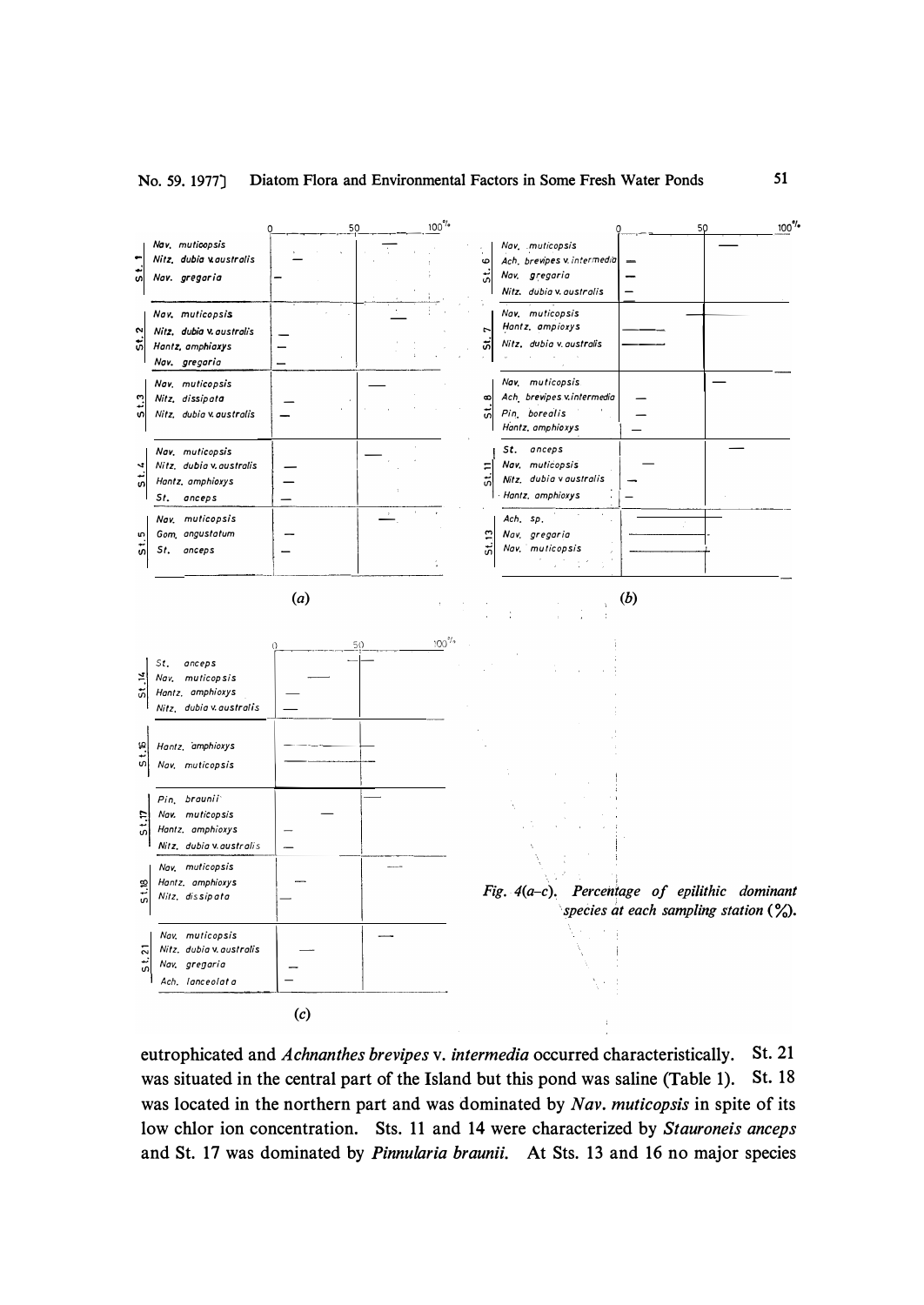| <b>Station</b> | 2     | 3     |       | 5                                                                    | 6 |                                                         | 8                                                       | 9 | 11    | 13    | 14    | 16 | 17                                                      | 18                | 21    |
|----------------|-------|-------|-------|----------------------------------------------------------------------|---|---------------------------------------------------------|---------------------------------------------------------|---|-------|-------|-------|----|---------------------------------------------------------|-------------------|-------|
|                | 0.970 | 0.982 | 0.988 | 0.995                                                                |   |                                                         | $\begin{array}{ ccc} 0.995 & 0.984 & 0.948 \end{array}$ |   |       |       |       |    | $0.214$ 0.464 0.510 0.424 0.485 0.984 0.966             |                   |       |
| 2              |       |       |       | $[0.966 \quad 0.967 \quad 0.995 \mid] 0.986 \quad 0.995 \quad 0.940$ |   |                                                         |                                                         |   |       |       |       |    | $0.228$ 0.470 0.422 0.628 0.454 0.988 0.975             |                   |       |
| 3              |       |       |       | $[0.972 \quad 0.970 \mid 0.987 \quad 0.999 \quad 0.940]$             |   |                                                         |                                                         |   |       |       |       |    | $0.227$ 0.545 0.397 0.713 0.458 0.978 0.966             |                   |       |
|                |       |       |       |                                                                      |   | $[0.990][0.986 \quad 0.999 \quad 0.962]$                |                                                         |   |       |       |       |    | $0.332$ $0.547$ $0.543$ $0.770$ $0.464$ $0.886$ $0.987$ |                   |       |
| 5              |       |       |       |                                                                      |   | $\begin{array}{cccc} 0.984 & 0.999 & 0.948 \end{array}$ |                                                         |   |       |       |       |    | $0.314$ $0.483$ $0.510$ $0.671$ $0.454$ 0.979 0.976     |                   |       |
|                |       |       |       |                                                                      |   |                                                         | 0.999 0.973                                             |   |       |       |       |    | $0.226$ 0.549 0.434 0.257 0.486 0.977 0.981             |                   |       |
|                |       |       |       |                                                                      |   |                                                         | 0.985                                                   |   | 0.240 |       |       |    | $0.596$ $0.469$ $0.843$ $0.548$                         | 0.999 0.999       |       |
| 8              |       |       |       |                                                                      |   |                                                         |                                                         |   |       |       |       |    | $0.218$ 0.173 0.427 0.755 0.446 0.965 0.939             |                   |       |
| 9              |       |       |       |                                                                      |   |                                                         |                                                         |   |       |       |       |    |                                                         |                   |       |
| 11             |       |       |       |                                                                      |   |                                                         |                                                         |   |       | 0.068 | 0.953 |    | 0.180 0.124 0.245 0.303                                 |                   |       |
| 13             |       |       |       |                                                                      |   |                                                         |                                                         |   |       |       |       |    | 0.284 0.831 0.251 0.541 0.534                           |                   |       |
| 14             |       |       |       |                                                                      |   |                                                         |                                                         |   |       |       |       |    | 0.410 0.217 0.450 0.508                                 |                   |       |
| 16             |       |       |       |                                                                      |   |                                                         |                                                         |   |       |       |       |    |                                                         | 0.661 0.716 0.670 |       |
| 17             |       |       |       |                                                                      |   |                                                         |                                                         |   |       |       |       |    |                                                         | 0.482 0.473       |       |
| 18             |       |       |       |                                                                      |   |                                                         |                                                         |   |       |       |       |    |                                                         |                   | 0.969 |
|                |       |       |       |                                                                      |   |                                                         |                                                         |   |       |       |       |    |                                                         |                   |       |
|                |       |       |       |                                                                      |   |                                                         |                                                         |   |       |       |       |    |                                                         |                   |       |
|                |       |       |       |                                                                      |   |                                                         |                                                         |   |       |       |       |    |                                                         |                   |       |
|                |       |       |       |                                                                      |   |                                                         |                                                         |   |       |       |       |    |                                                         |                   |       |
|                |       |       |       |                                                                      |   |                                                         |                                                         |   |       |       |       |    |                                                         |                   |       |

*Table 2. Comparison of*  $C_{\lambda}$  *value among sampling stations.* 

 $\mathcal{L}_{\text{max}}$ 

 $22$ 

 $\sim 10^6$